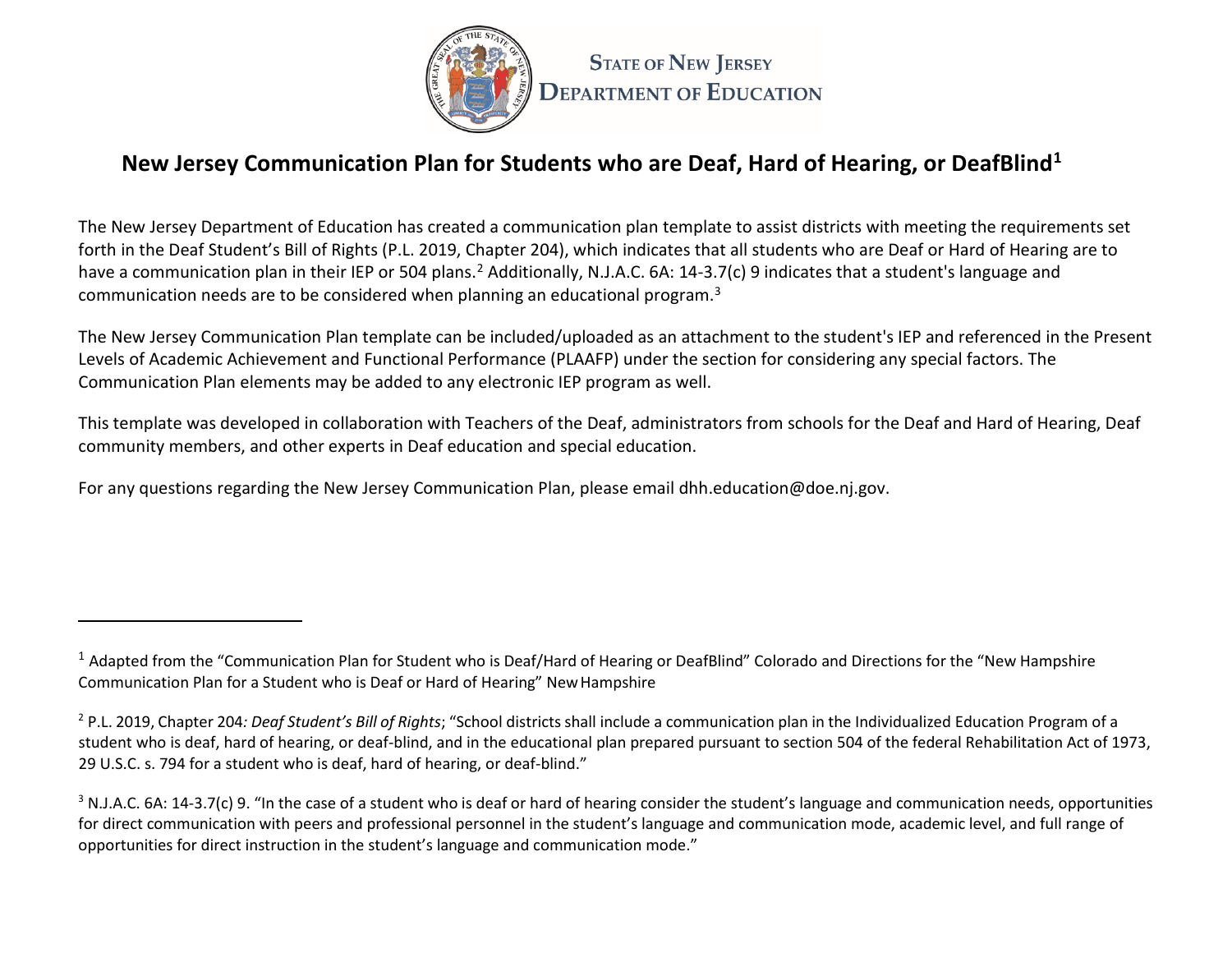| Student's name:                                                                 | Date:           |
|---------------------------------------------------------------------------------|-----------------|
| Name of person completing the Communication Plan:                               |                 |
| 1. Degree of hearing (e.g., mild, moderate, profound):<br>Left:                 | Right:          |
| Sensorineural<br>2. Type of hearing loss (select all that apply):<br>Conductive | Mixed<br>Other: |
| 3. Is the student Deaf Plus? Yes<br>$\textsf{INol}$                             |                 |
| a. If student is Deaf Plus, what is the disability?                             |                 |
| b. How does the disability impact communication?                                |                 |
|                                                                                 |                 |
|                                                                                 |                 |

### **Section I**

The IEP team has discussed and considered the student's communication needs when responding to items 1– 6 below.

1. Student's primary language (check all that apply). This may vary from the family language at home.

| Language                     | Receptive | <b>Expressive</b> | <b>Specify</b> |
|------------------------------|-----------|-------------------|----------------|
| Spoken English               |           |                   | n/a            |
| American Sign Language (ASL) |           |                   | n/a            |
| Signed Language not ASL      |           |                   |                |
| Other                        |           |                   |                |

#### **Comment:**

| COMMICIIL. |  |
|------------|--|
|            |  |
|            |  |
|            |  |
|            |  |
|            |  |
|            |  |
|            |  |
|            |  |
|            |  |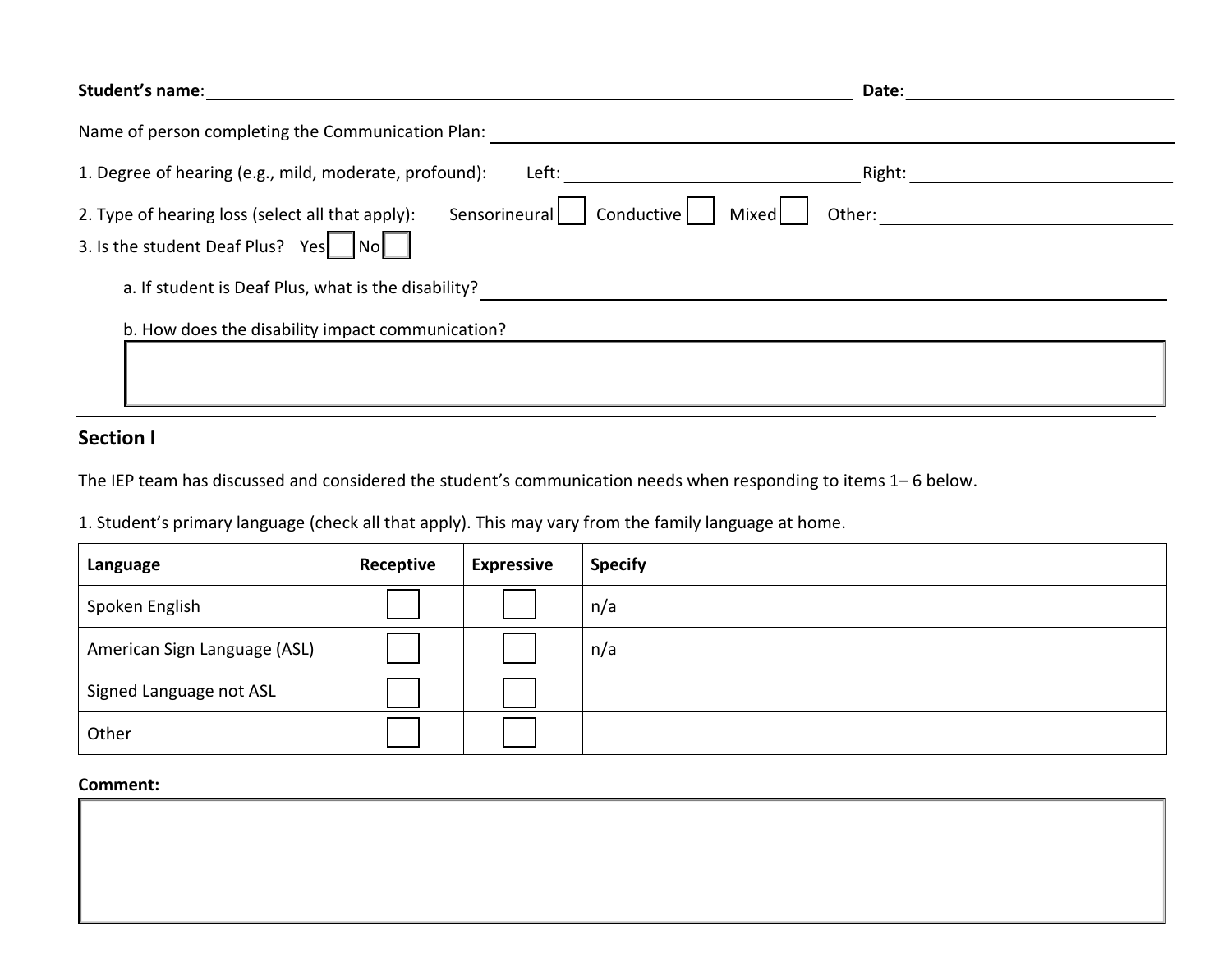2. Student's primary mode of **receptive** communication (check all that apply):

| $\square$ asl                                                      | $\Box$ Pidgin/Contact Sign                                                    | Signed English/SEE         |  |  |  |
|--------------------------------------------------------------------|-------------------------------------------------------------------------------|----------------------------|--|--|--|
| $\Box$ Tactile Sign                                                | $\Box$ Protactile Sign                                                        | Speechreading              |  |  |  |
| $\Box$ Cued Speech                                                 | $\Box$ Auditory/Oral                                                          | <b>Home Signs</b>          |  |  |  |
| $\Box$ Fingerspelling                                              | $\Box$ Gestures                                                               |                            |  |  |  |
| Pictures/Symbols/Picture Exchange Communication System (PECS)<br>ப |                                                                               |                            |  |  |  |
| Augmentative & Alternative Communication Device (AAC)              |                                                                               |                            |  |  |  |
|                                                                    |                                                                               |                            |  |  |  |
|                                                                    | 3. Student's primary mode of expressive communication (check all that apply): |                            |  |  |  |
| $\Box$ ASL                                                         | $\Box$ Pidgin/Contact Sign Language                                           | $\Box$ Signed English/SEE  |  |  |  |
| $\Box$ Cued Speech                                                 | $\Box$ Spoken Language                                                        | $\Box$ Speechreading       |  |  |  |
| $\Box$ Fingerspelling                                              | $\Box$ Gestures                                                               | $\Box$ Home Signs          |  |  |  |
| $\Box$ Pictures/Symbols                                            | $\Box$ Guiding/Leading                                                        | $\Box$ Pointing            |  |  |  |
| $\Box$ Vocalizations                                               | $\Box$ Eye Gaze                                                               | $\Box$ Facial Expressions: |  |  |  |
| □ Pictures/Symbols/Picture Exchange Communication System (PECS)    |                                                                               |                            |  |  |  |
| $\Box$ Augmentative & Alternative Communication Device (AAC)       |                                                                               |                            |  |  |  |
| Other:                                                             |                                                                               |                            |  |  |  |
|                                                                    |                                                                               |                            |  |  |  |

4. Primary language at home:

5. What mode(s) of communication/strategies do family members use when communicating with the student (e.g., sign language, spoken language, gestures, writing, combination, etc.)?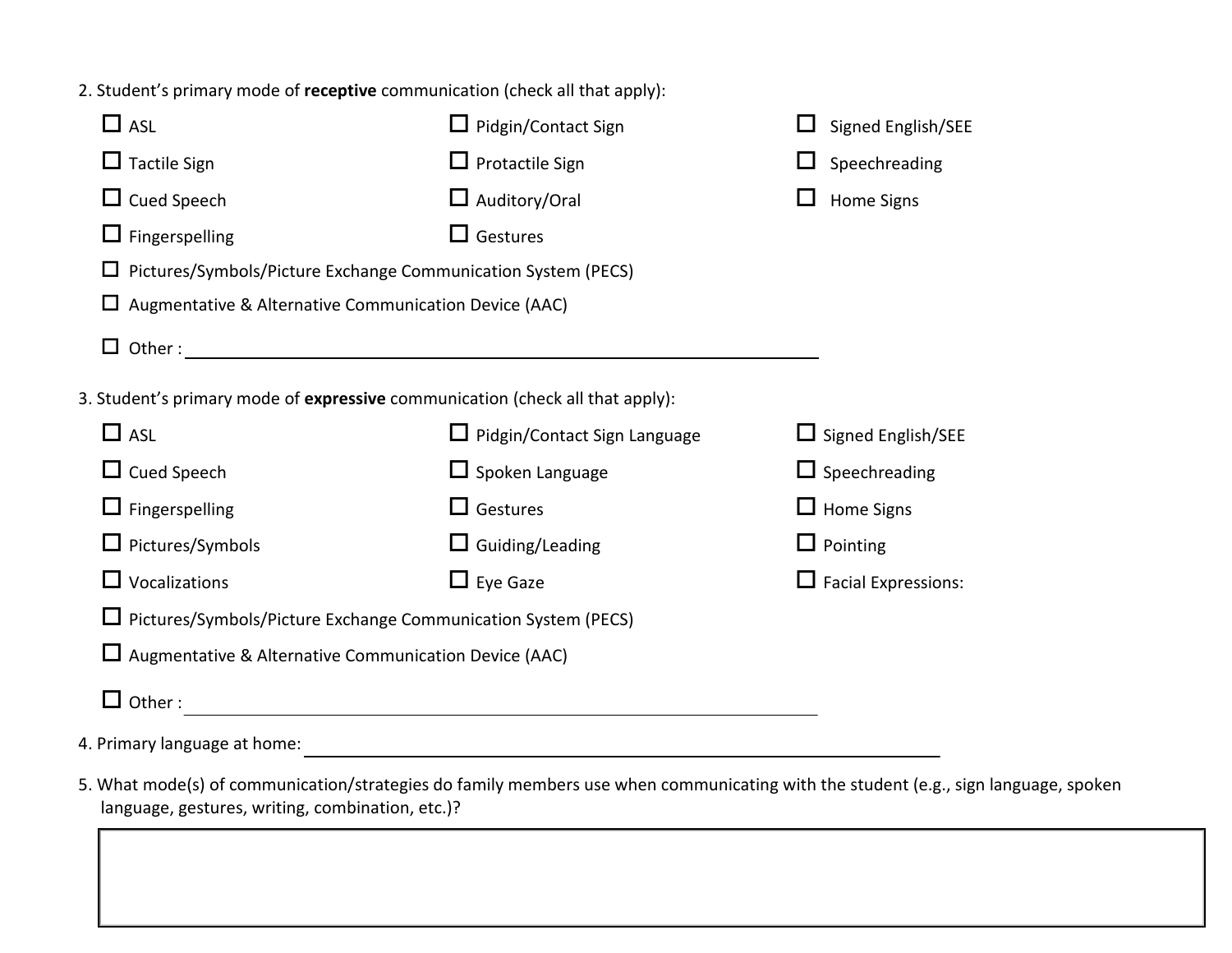6. What mode(s) of communication does the student use to communicate with family members (e.g., sign language, spoken language, gestures, pointing, writing, combination, etc.)?

7. What supports does the family need to increase communication proficiency with their child?

### **Section II**

The IEP team has discussed and considered **opportunities for direct communication** in the student's primary expressive and receptive language and mode of communication. This is communication that does not require facilitation through an interpreter or other means.

#### **1. Opportunities for direct communication with peers**

Direct communication opportunities are available with peers who are hearing, Deaf, or Hard of Hearing in varied settings including in the classroom and during extracurricular activities.

Describe the opportunities for direct communication with peers:

#### **2. Opportunities for direct communication with staff**

Direct communication opportunities are available with staff, including teachers, related service providers, administration, office staff, lunchroom personnel, etc.

Describe the opportunities for direct communication with staff: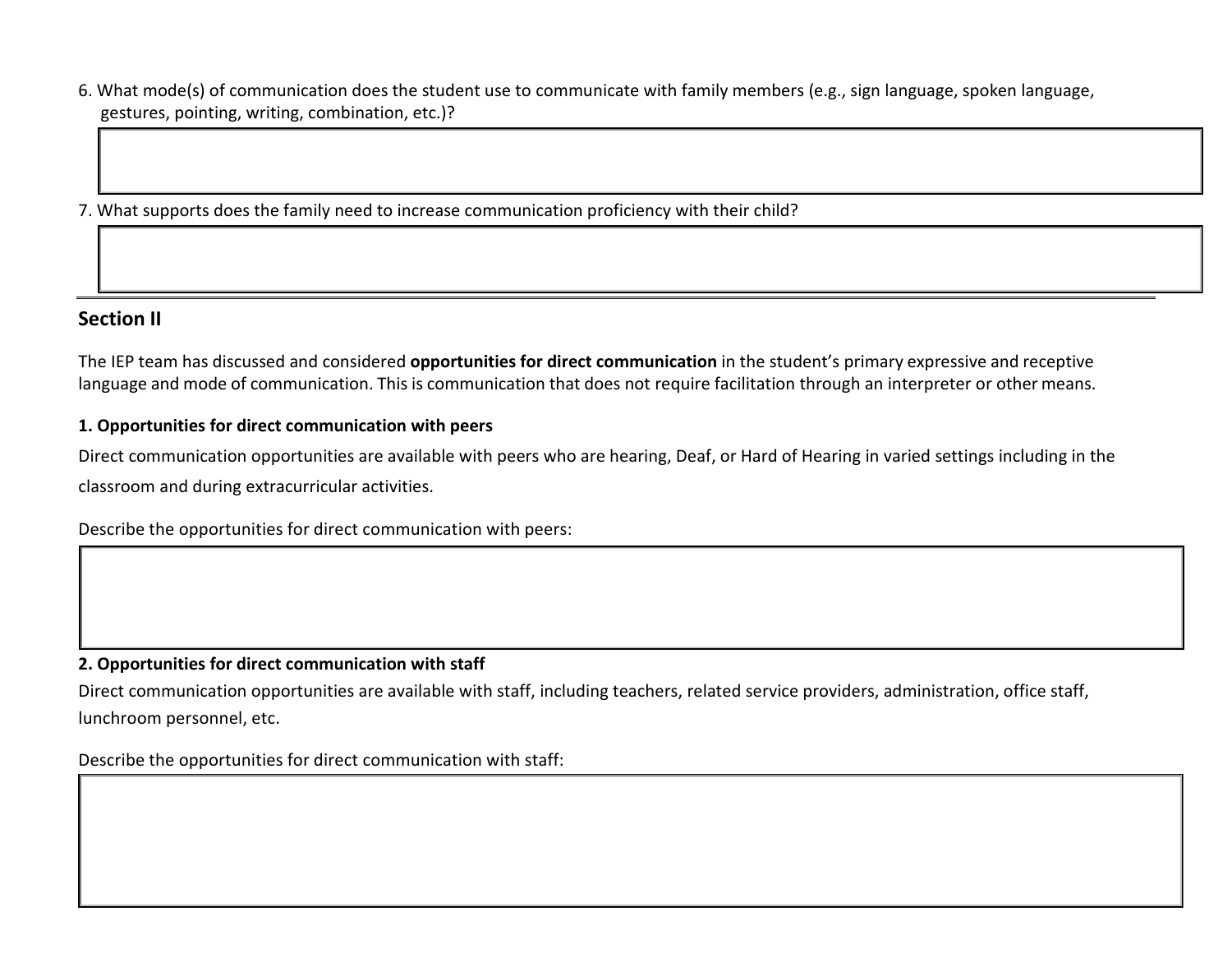#### **3. Direct Instruction Opportunities**

Direct instruction opportunities are available using the student's primary mode of communication

Describe direct instruction opportunities:

### **Section III**

1. The IEP team has considered the student's **academic level** and the language and communication supports necessary for the student to access and make progress in the curriculum. Select one:

 $\Box$  The student has the language and communication necessary to acquire grade-level academic skills and concepts in the general education setting.

The student requires supports in order to increase proficiency in communication, language, and literacy in order to achieve grade-level academic skills.

2. If the student requires supports, describe the supports: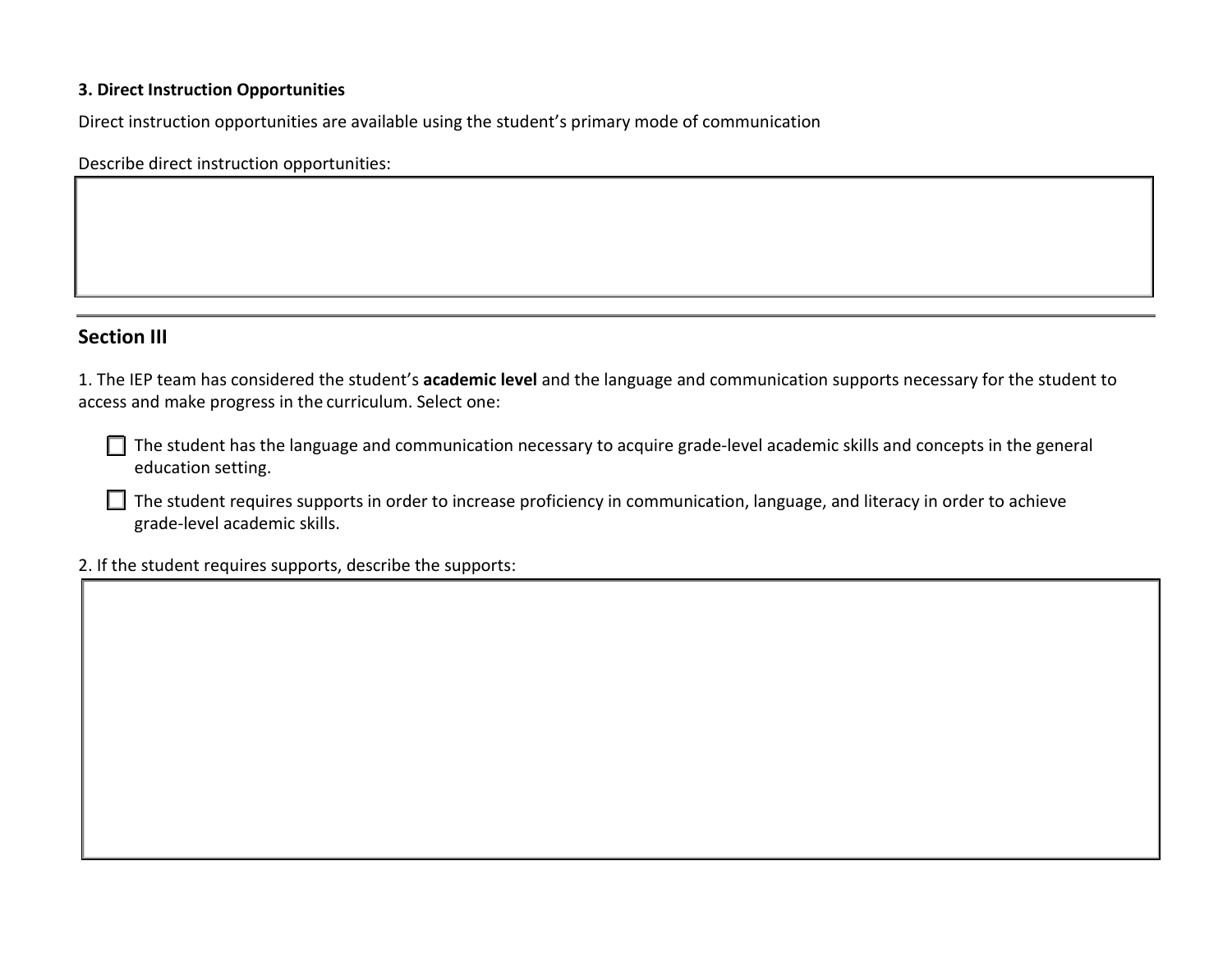### **Section IV**

The IEP team has considered the **full range of needs** of the student.



1. The student has access to all components of the school day including communication-accessible instruction, extracurricular activities, related services, assemblies, lunch, recess, etc.

- a. If not, list the supports that are needed:
- 2. Opportunities for Deaf, Hard of Hearing, or DeafBlind peers and adult role models are provided.
- a. Document who on the team will be responsible for arranging the opportunities:

## **Section V**

The IEP team has considered the **assistive technology devices and services** required by the student.

1. Curriculum is delivered directly by a teacher proficient in the student's language(s) and mode(s) of communication identified in Section I.

2. Assistive devices and services required for the student to access the curriculum and educational environment. Check all that apply.

| $\Box$ Hearing Aid/Cochlear Implant      | $\Box$ FM/DM system                         |
|------------------------------------------|---------------------------------------------|
| $\Box$ Soundfield system                 | $\Box$ Listening Technology not recommended |
| $\Box$ Captioned Media                   | $\Box$ CART, C-Print, or TypeWell           |
| $\Box$ Notetaker                         | $\Box$ Communication Device                 |
| $\Box$ Certified Educational Interpreter |                                             |